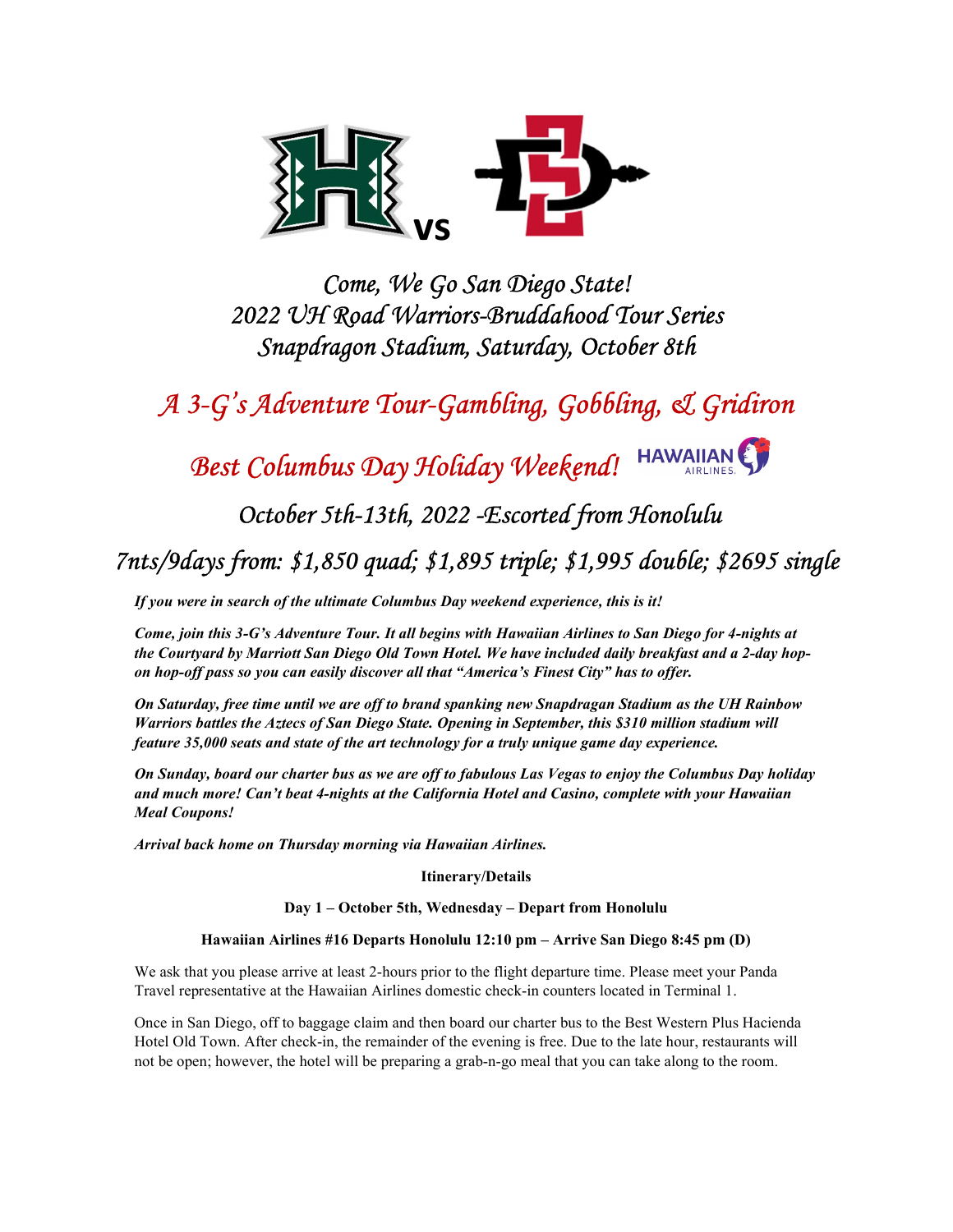## Accommodations: Courtyard by Marriott San Diego Old Town-

## Day 2 – October 6th, Thursday – San Diego (B)

After breakfast, a complete free day to discover all that San Diego has to offer. Our hotel is in the historic heart of San Diego. Created in 1769, Old Town San Diego was California's first settlement with only a mission and a fort. Just a short walk from our hotel you will find many specialty shops, authentic Mexican food, and historic sites.

The starting point for the Old Town Trolley is a short walk from our hotel. Each tour member will have a 2 day back-to-back pass. The trolleys travel frequently throughout San Diego and over the iconic San Diego-Coronado Bridge to Coronado on a continuous 25-mile loop visiting 11 neighborhoods with 11 destination stops.

The historic Gaslamp District is a must do. Besides a variety of shops and dining options, enjoy its Victorianthemed buildings and vibrant arts scene.

Enjoy your day and evening!

# Accommodations: Courtyard by Marriott San Diego Old Town-

## Day  $3 - October 7<sup>th</sup>$ , Friday – San Diego (B)

After breakfast, enjoy a complete free day! You have a 2nd day on your trolley pass. You may want to consider a different route and visit Coronado, "the Crown City," home of the famous Hotel del Coronado, one of the nation's top resorts. There is also Balboa Park, a city park that combines open space and greenery with cultural attractions. Stroll through El Prado, a long promenade running through the park, lined with Spanish architecture. Let's not forget the San Diego Zoo, one of the largest, most progressive zoos in the world with over 4,000 animals! The zoo is famous for its breeding colony of koalas.

## Please not that entrance fees when applicable are not part of the trolley pass and must be paid directly to each vendor.

# Accommodations: Courtyard by Marriott San Diego Old Town-

## Day  $4 -$  October  $8<sup>th</sup>$ , Saturday – Football Saturday (B)

It is Football Saturday! After breakfast, enjoy free time until the meeting time for the drive over to Snapdragon Stadium. We are planning tailgate party and waiting on announcement from UH. We will update as we get closer.

After the game, return to our hotel and the remainder of the afternoon and evening is free.

## Accommodations: Courtyard by Marriott San Diego Old Town-

## Day 5 – October 9th, Sunday – San Diego-Las Vegas (B/L/D)

After breakfast, we are off to Las Vegas by chartered bus. We will arrange for a bag pull from the rooms and plan to depart at 9:00am. Please meet in the lobby by 8:45am. We will be making a stop at the approximate halfway point, Barstow. Here you have some free time to stretch and have lunch on your own.

Arrival at the California Hotel and Casino will be approximately 3:00pm. Once there we will hand out your room packet that will include meal coupons for those 21-years and older.